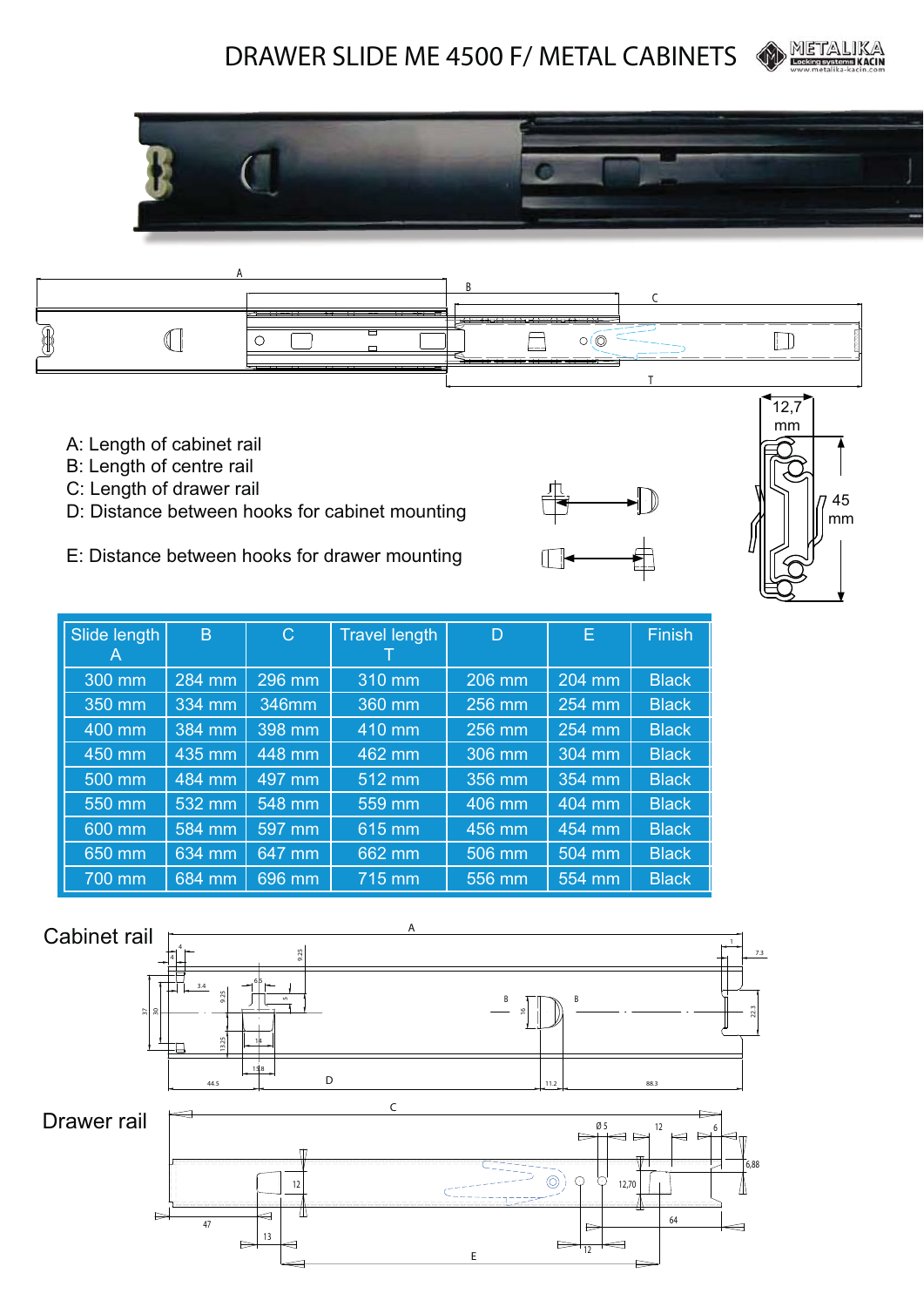## DRAWER SLIDE F/ METAL CABINETS





### **DRAWER SLIDE f/metal cabinets**

I

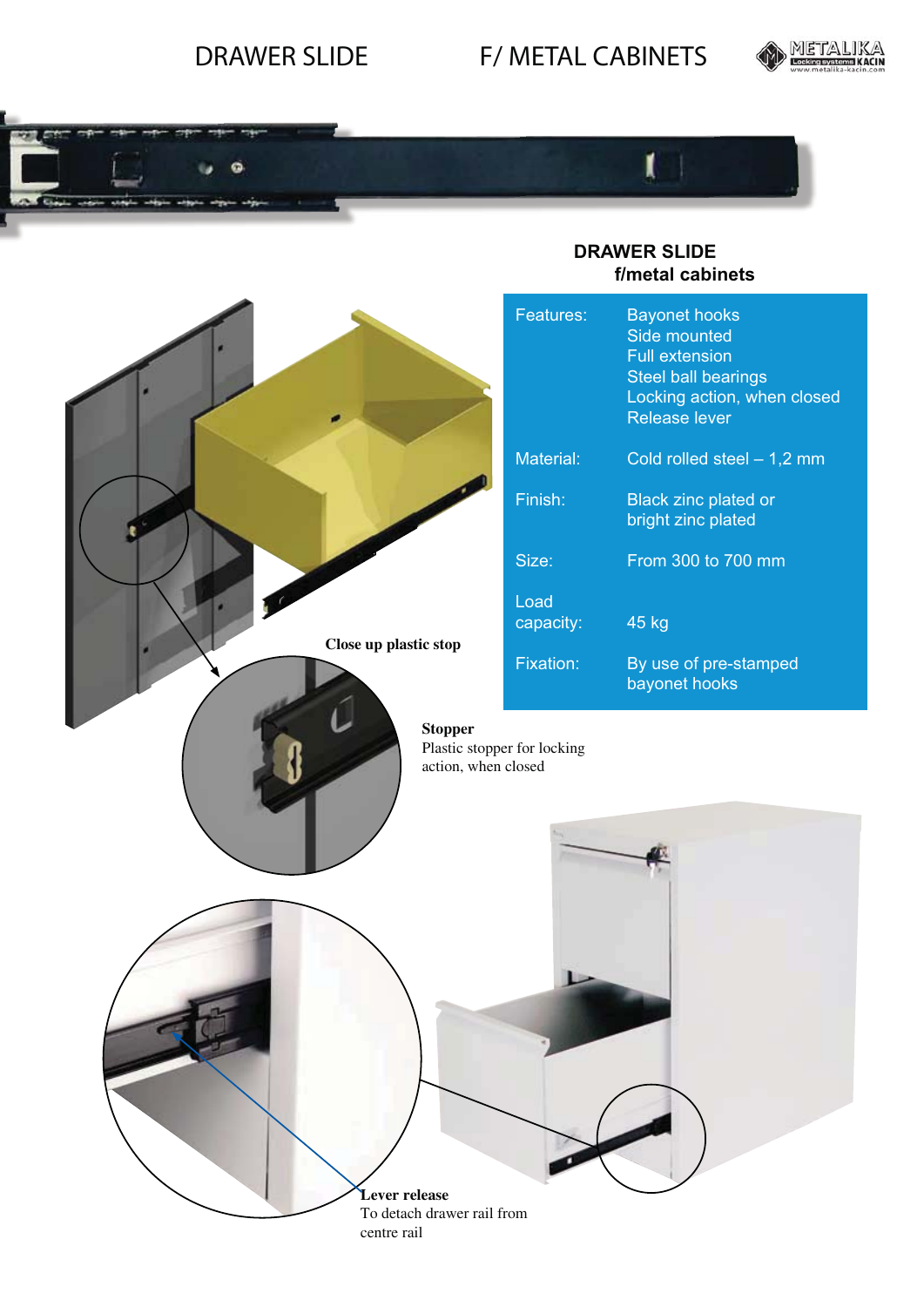# METALIKA DRAWER SLIDE F/ METAL CABINETS